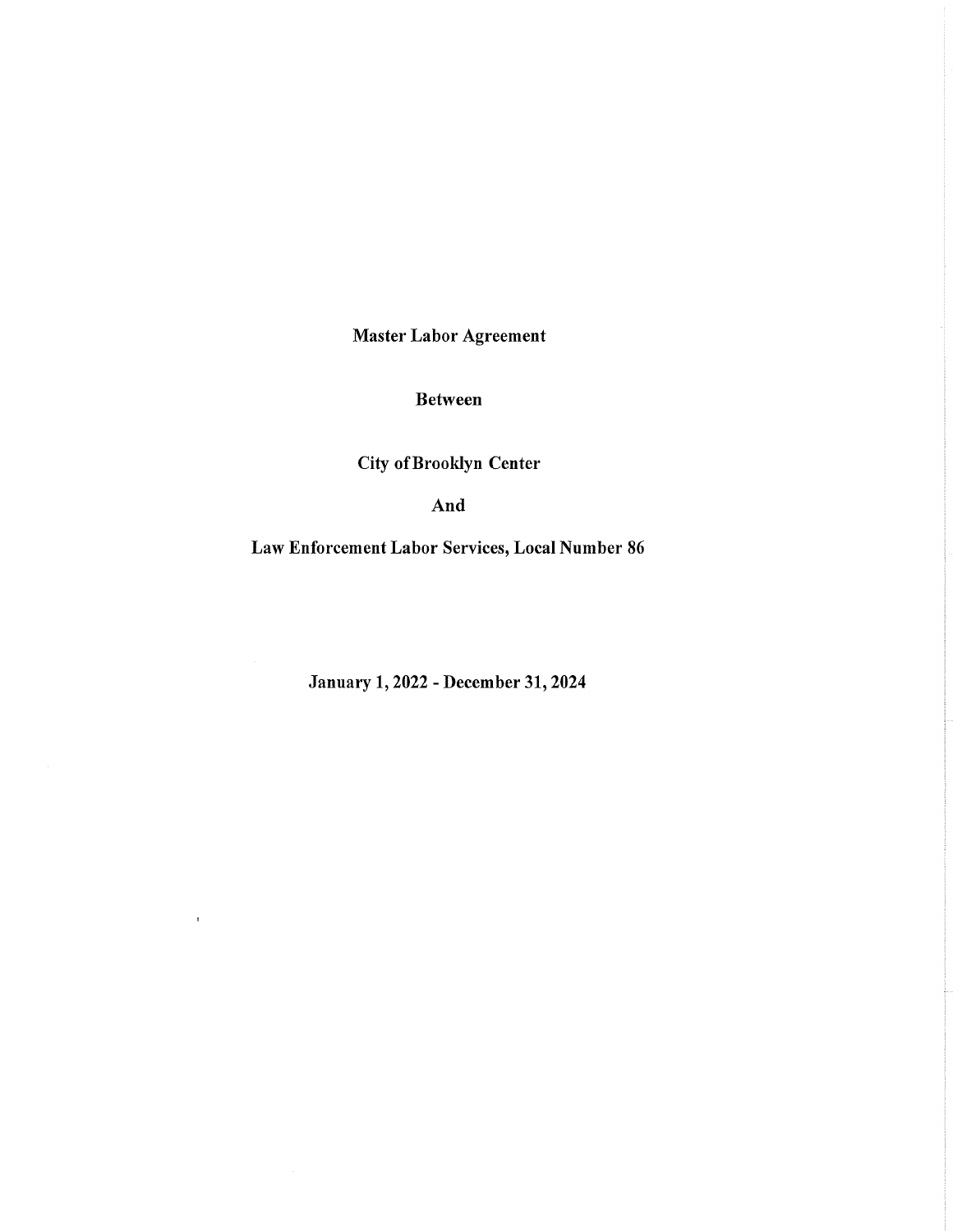# **TABLE OF CONTENTS**

| ARTICLE      |                                       | <b>PAGE</b>    |
|--------------|---------------------------------------|----------------|
| 1            | Purpose of Agreement                  | 1              |
| $\mathbf{2}$ | Recognition                           | 1              |
| 3            | Definitions                           |                |
| 4            | <b>Employer Security</b>              | 1              |
| 5            | <b>Employer Authority</b>             | 2              |
| 6            | Union Security                        | $\overline{2}$ |
| 7            | Savings Clause                        | $\overline{c}$ |
| 8            | <b>Constitutional Protection</b>      | $\overline{2}$ |
| 9            | Seniority                             | $\mathbf 2$    |
| 10           | <b>Work Schedules</b>                 | 3              |
| 11           | Discipline                            | 4              |
| 12           | Employee Rights - Grievance Procedure | 4              |
| 13           | Overtime (Sergeant Classification)    | 6              |
| 14           | Court Time                            | 7              |
| 15           | Call Back Time                        | 8              |
| 16           | Working Out of Classification         | 8              |
| 17           | <b>Standby Pay</b>                    | 8              |
| 18           | Leaves of Absence                     | 8              |
| 19           | Severance                             | 9              |
| 20           | Injury on Duty                        | 9              |
| 21           | <b>False Arrest Insurance</b>         | 9              |
| 22           | Training                              | 10             |
| 23           | Post License Fees                     | 10             |
| 24           | Uniforms                              | 10             |
| 25           | Holiday Leave                         | 10             |
| 26           | Vacation Leave                        | 11             |
| 27           | Sick Leave                            | 12             |
| 28           | Insurance                             | 12             |
| 29           | <b>Wage Rates</b>                     | 13             |
| 30           | <b>Benefits for Retirees</b>          | 14             |
| 31           | Mileage and Expense Reimbursement     | 14             |
| 32           | <b>Light Duty</b>                     | 14             |
| 33           | <b>Tuition Refund</b>                 | 14             |
| 34           | Retiree Health Savings Plan (RHSP)    | 14             |
| 35           | <b>Agreement Implementation</b>       | 16             |
| 36           | Waiver                                | 16             |
| 37           | Duration                              | 17             |

 $\sim$   $\mu$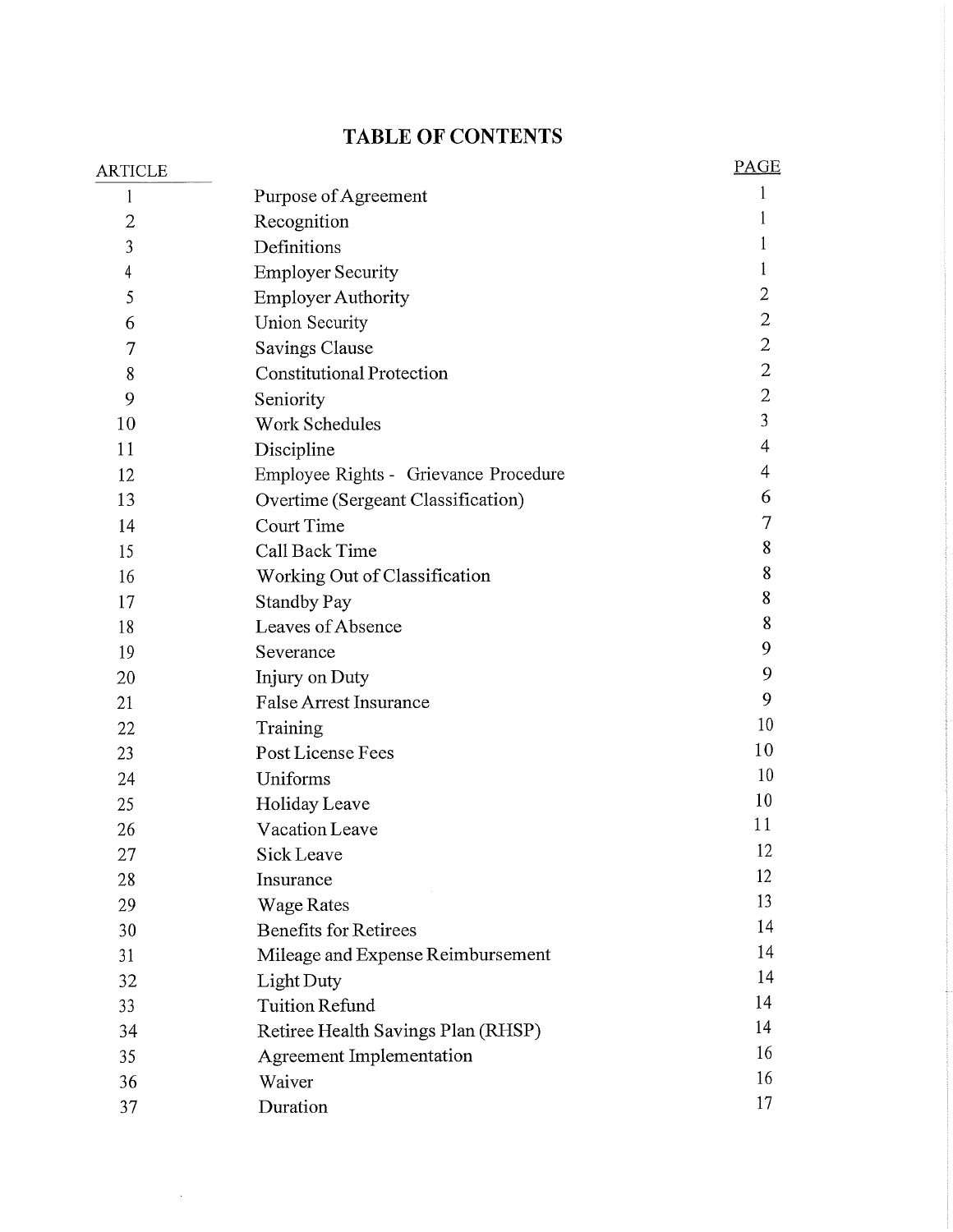# **ARTICLE 1 - Purpose of Agreement**

This Agreement is entered into between the City of Brooklyn Center, hereinafter called the Employer, and Law Enforcement Labor Services, "Local No. 86", hereinafter called the Union. It is the intent and purpose of this Agreement to:

- **1.1** Establish procedures for the resolution of disputes concerning this Agreement's interpretation and/or application; and
- 1.2 Place in written form the parties' Agreement upon terms and conditions of employment for the duration of this Agreement.

### **ARTICLE 2-Recognition**

- 2.1 The Employer recognizes the Union as the exclusive representative, under Minnesota Statues, Section 179A.03, Subdivision 6, for all police personnel in the following job classifications: Sergeant; Commander
- 2.2 In the event the Employer and the Union are unable to agree as to the inclusion or exclusion of a new or modified job class, the issue shall be submitted to the Bureau of Mediation Services for determination.

### **ARTICLE 3-Definitions**

- 3.1 **Union:** Law Enforcement Labor Services, "Local No. 86."
- 3.2 **Union Member:** A member of Law Enforcement Labor Services, "Local No. 86."
- 3.3 **Department:** The City of Brooklyn Center Police Depaltment.
- 3.4 **Employee:** A member of the exclusively recognized bargaining unit.
- 3.5 **Employer:** The City of Brooklyn Center.
- 3.6 **Chief:** The Chief of the Brooklyn Center Police Depatiment.
- 3.7 **Union Officer:** Officer elected or appointed by Law Enforcement Labor Services, "Local No. 86."
- 3.8 **Overtime:** Work pelformed at the express authorization of the Employer in excess of the employee's scheduled shift.
- 3.9 **Scheduled Shift:** A consecutive work period including rest breaks and a lunch break.
- 3.10 **Rest Breaks:** Period during the Scheduled Shift during which the employee remains on continual duty and is responsible for assigned duties.
- 3.11 **Lunch Breaks:** A period during the Scheduled Shift during which the employee remains on continual duty and is responsible for assigned duties.
- 3.12 **Regular Base Pay Rate:** The employee's hourly or monthly base pay rate.
- 3.13 **Strike:** Concerned action in failing to repoti for duty, the willful absence from one's position, the stoppage of work, slowdown, or abstinence in whole or in part from the full, faithful, and proper performance of the duties of employment for the purposes of inducing, influencing, or coercing a change in the conditions or compensation or the rights, privileges, or obligations of employment.

# **ARTICLE 4 - Employer Security**

The Union agrees that during the life of this Agreement the Union will not cause, encourage, participate in, or supp01t any strike, slowdown, or other interruption of or interference with the normal functions of the Employer.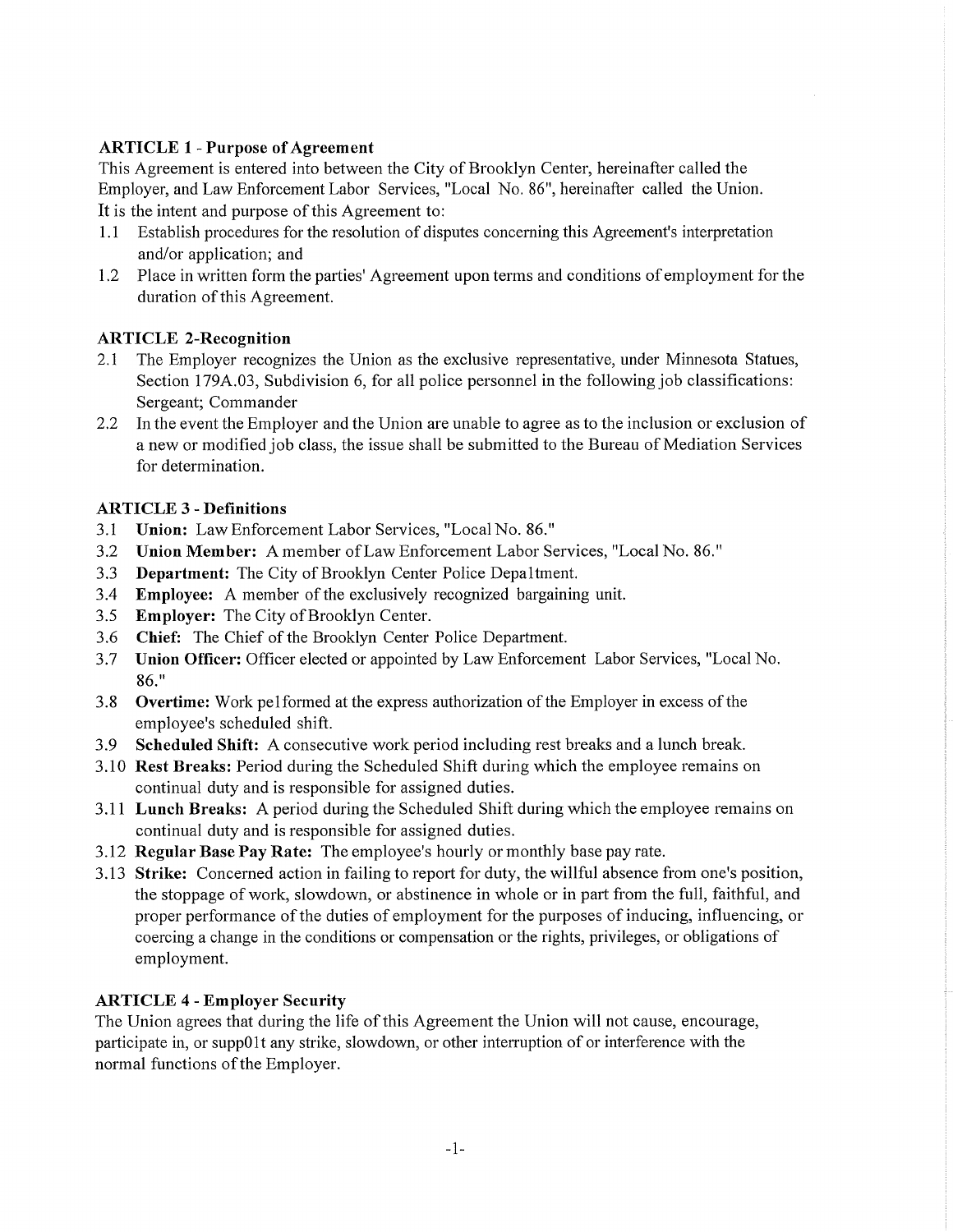# **ARTICLE 5 - Employer Authority**

- 5.1 The Employer retains the full and unrestricted right to operate and manage all personnel, facilities, and equipment; to establish functions and programs; to set and amend budgets; to determine the utilization of technology; to establish and modify the organizational structure; to select, direct, and determine the number of personnel, to establish work schedules, and to perform any inherent managerial function not specifically limited by this Agreement.
- 5.2 Any term and condition of employment not specifically established or modified by this Agreement shall remain solely within the discretion of the Employer to modify, establish, or eliminate.

#### **ARTICLE 6 - Union Security**

- 6.1 The Employer shall deduct the wages of employees who authorize such a deduction in writing an amount necessary to cover monthly Union dues. Such monies shall be remitted as directed by the Union.
- 6.2 The Union may designate employees from the bargaining unit to act as a steward and an alternate and shall inform the Employer in writing of such choice and changes in the position of steward and/or alternate.
- 6.3 The Employer shall make space available on the employee bulletin board for posting Union notice(s) and announcement(s).
- 6.4 The Union agrees to indemnify and hold the Employer harmless against any and all claims, suits, orders, or judgments brought or issued against the Employer as a result of any action taken or not taken by the Employer under the provisions of this Article.

#### **ARTICLE 7** - **Savings Clause**

This Agreement is subject to the laws of the United States, the State of Minnesota, and the City of Brooklyn Center. In the event any provision of the Agreement shall be held to be contrary to, law bya court of competent jurisdiction from whose final judgment or decree no appeal has been taken within the time provided, such provisions shall be voided. All other provisions of this Agreement shall continue in full force and effect. The voided provision may be renegotiated at the written request of either party.

#### **ARTICLE 8 - Constitutional Protection**

Employees shall have the rights granted to all citizens by the United States and Minnesota Constitutions.

#### **ARTICLE 9 - Seniority**

9.1 Seniority shall be determined by continuous length of service in the job classification covered by this Agreement. Employees promoted from the classification covered by this Agreement to a position outside the bargaining unit will continue to accrue seniority under this Agreement until the completion of their promotional probationary period or for no longer than twelve (12) months. The seniority roster shall be based on length of service in the job classification covered by this Agreement. Employees lose seniority under this Agreement under the following circumstances: resignation, discharge for cause, or transfer or promotion to a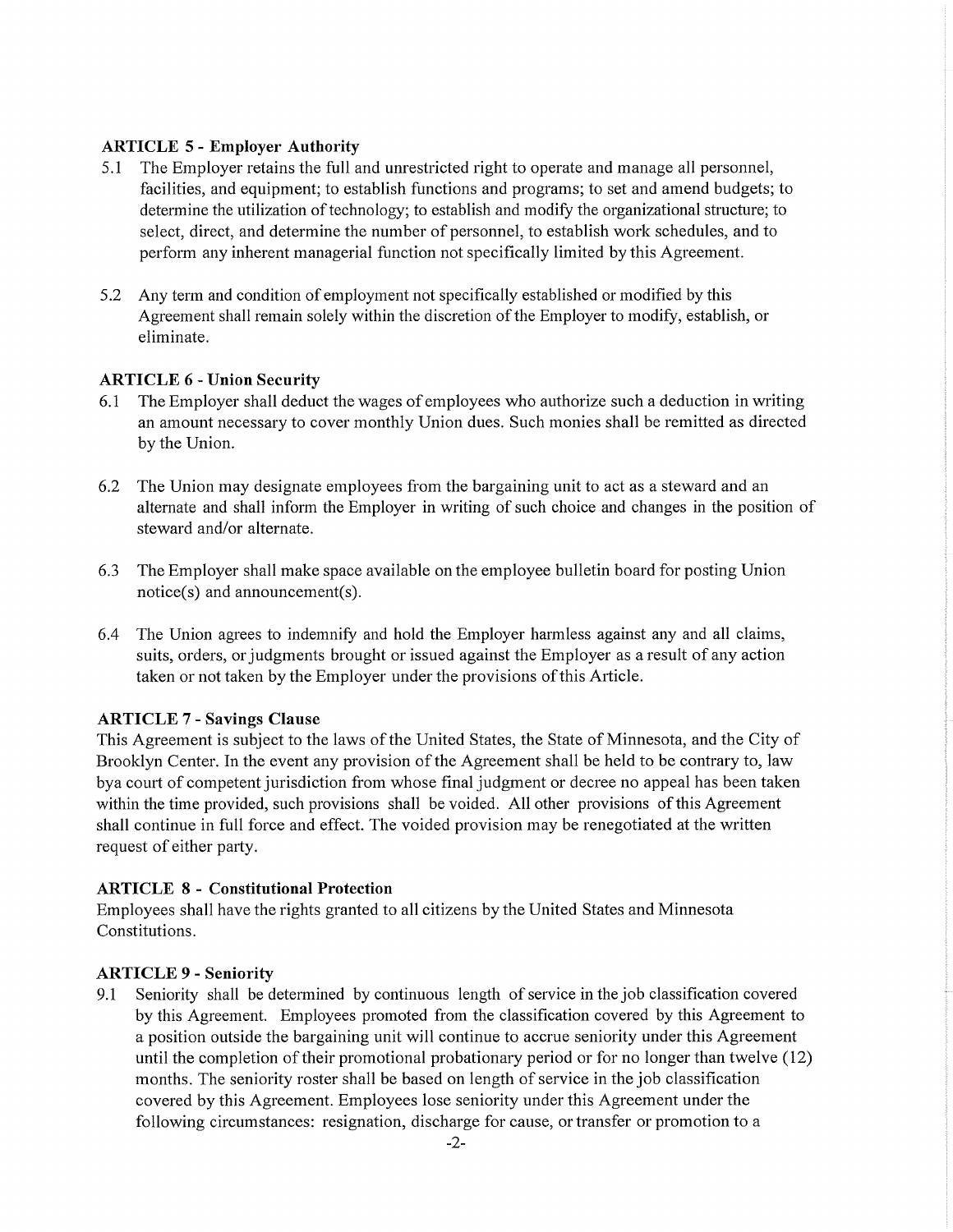classification not covered by this Agreement after completion of the promotional probationary period or for no longer than twelve (12) months after transfer or promotion.

- 9.2 There shall be an initial probationary period for new employees of twelve (12) months. During the probationary period, a newly hired or rehired employee may be discharged at the sole discretion of the Employer. During the probationary period, a promoted or reassigned employee may be replaced in their previous position at the sole discretion of the Employer.
- 9.3 A reduction of work force will be accomplished on the basis of seniority. The Employer shall give the Union and the employees at least two (2) weeks written notice in advance of any layoff. Employees shall be recalled from layoff on the basis of seniority. An employee on layoff shall have an oppoltunity to return to work within two (2) years of the time of the layoff before any new employee is hired.
- 9.4 Senior qualified employees shall be given shift assignment preference after twelve (12) months of continuous full-time employment. Except as noted in the preceding sentence, shift assignments shall be bid on the basis of seniority at least annually in January and within 30 days of any permanent change in the work schedule. Employees will not be subject to shift rotation more often than every four (4) months. If a special assignment's position is created, assignment to such position shall be opened for bidding on the basis of seniority for up to a two-year assignment in such position. A person shall not be eligible to bid or be assigned to such special assignment position more often than two years out of any four continuous year periods. In the event that no one bids a special assignment position, an employee who is otherwise ineligible to bid it because they have already held it for two years within a four-year continuous period, shall then be eligible to bid for the position. If an employee is assigned to a special assignment position, they shall be eligible to bid for any other position at the next bid. [A special assignment position is one out of the normal shift rotation with primary emphasis on patrol management.]
- 9.5 One continuous vacation period shall be selected on the basis of seniority until January 31 of each calendar year.
- 9.6 The Employer shall recognize seniority as the primary factor when authorizing holiday leave and compensatory time leave.
- 9.7 No time shall be deducted from an employee's seniority accumulation due to absences occasioned by an authorized leave with pay, any military draft or government call-up to Reserves or National Guard, or for layoffs less than two (2) years in duration.

# **ARTICLE 10 - Work Schedules**

- 10.1 The normal work year is two thousand and eighty (2,080) hours to be accounted for by each employee through:
	- a. hours worked on assigned shifts,
	- b. holidays,
	- c. assigned training, and
	- d. authorized leave time.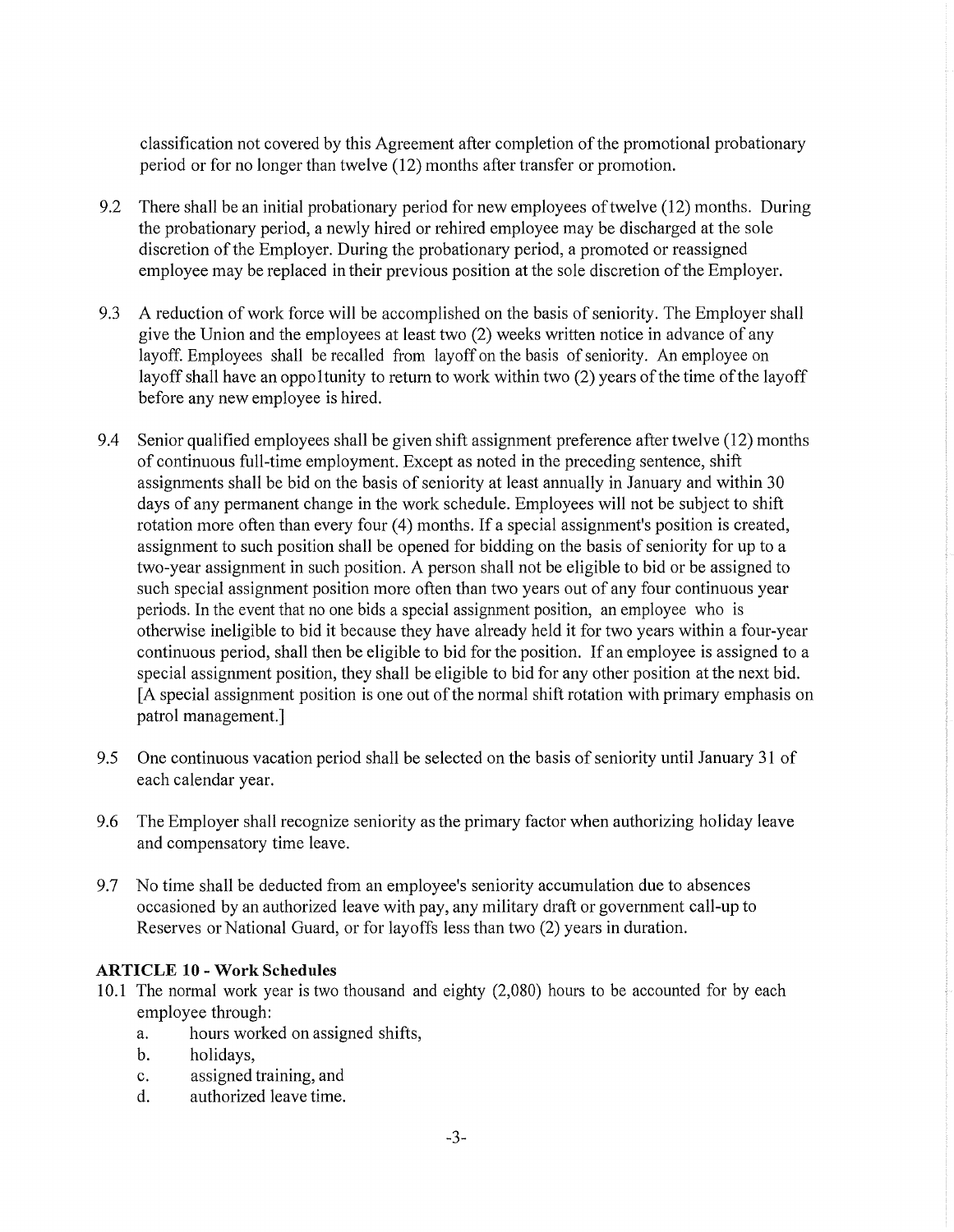- 10.2 Authorized leave time (including holiday hours) is to be calculated on the basis of the actual hours used for such leave based on the time that the employee would otherwise have been scheduled to work.
- 10.3 Nothing contained in this or any other Article shall be interpreted to be a guarantee of a minimum or maximum number of hours the Employer may assign employees.
- 10.4 Record .66 of compensatory time per pay period for each sergeant for the daily passing of information.

#### **ARTICLE 11 - Discipline**

- 11.1 The Employer will discipline employees for just cause only. Discipline will be in one or more of the following forms:
	- a. oral reprimand;
	- b. written reprimand;
	- c. suspension;
	- d. demotion; or
	- e. discharge.
- 11.2 Suspension, demotions, and discharges will be in written form.
- 11.3 Written reprimands, notices of suspension, and notices of discharge, which are to become part of an employee's personnel file shall be read and aclmowledged by signature of the employee. Employees and the Union will receive a copy of such reprimands and/or notices.
- 11.4 Employees may examine their own individual persom lel files at reasonable times under direct supervision of the Employer.
- 11.5 A single disciplinary action for failure to attend training, comt or tardiness will be removed from the personnel file after 18 months if, during that time, the single incident of discipline for failure to attend training, court or tardiness, is the only occurrence of discipline during that 18 month period.
- 11.6 Discharges will be preceded by a five (5) day suspension without pay.
- 11. 7 For purposes of discipline, a day will mean eight (8) hours.
- 11.8 Employees will not be questioned concerning an investigation of proposed disciplinary action against the employee being questioned unless the employee has been given an opportunity to have a Union representative present at such questioning.
- 11.9 Grievances relating to this Article shall be initiated by the Union in Step 3 of the grievance procedure under Alticle 12.

#### **ARTICLE 12 - Employee Rights - Grievance Procedure**

12.1 *Definition of a Grievance* - A grievance is defined as a dispute or disagreement as to the interpretation or application of the specific terms and conditions of this Agreement.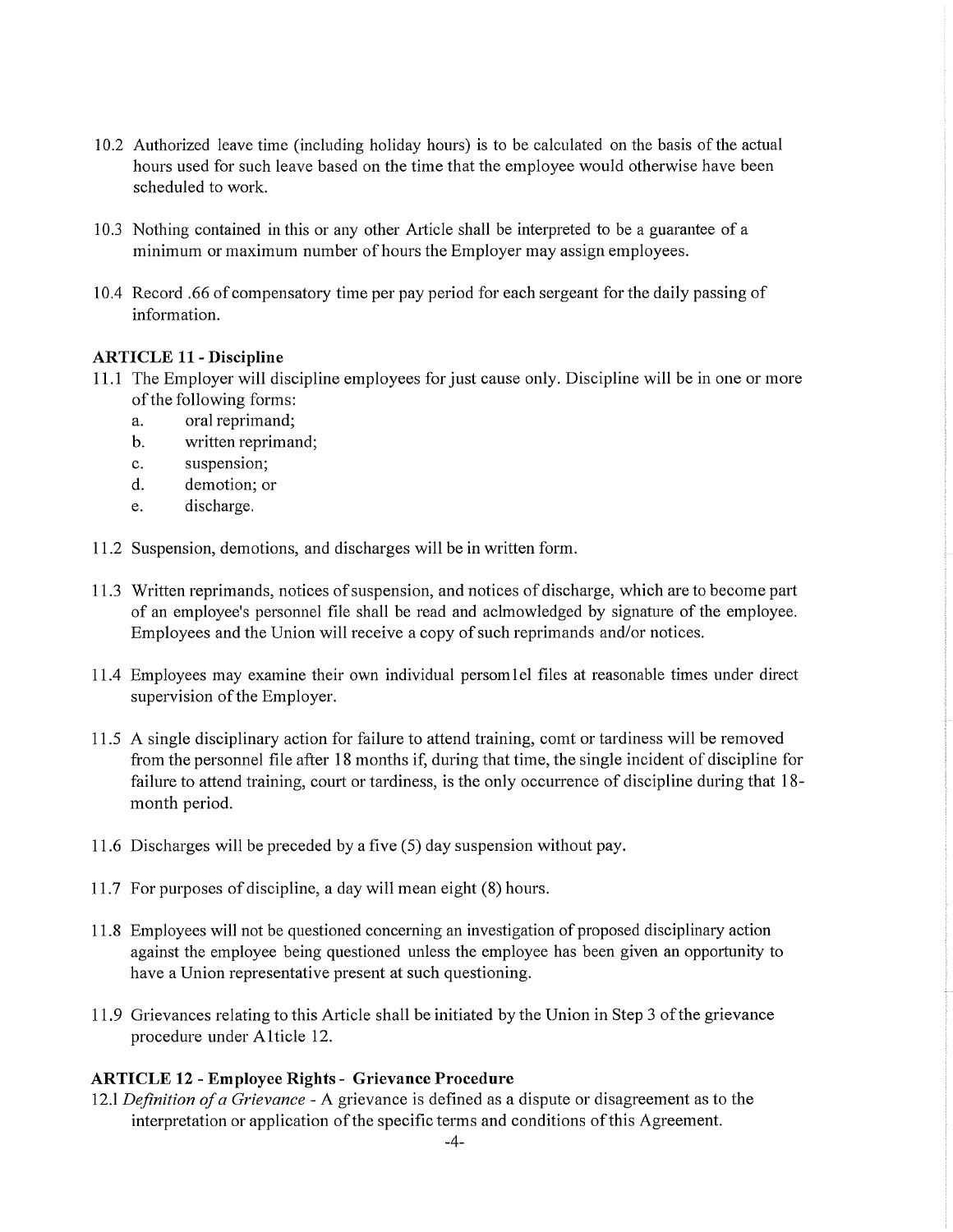- 12.2 *Union Representatives*  The Employer will recognize Representatives designated by the Union as the grievance representatives of the bargaining unit having the duties and responsibilities established by this Article. The Union shall notify the Employer in writing of the names of such Union Representatives and of their successors when so designated as provided by 6.2 of this Agreement.
- 12.3 *Processing of a Grievance*  It is recognized and accepted by the Union and the Employer that the processing of grievances as hereinafter provided is limited by the job duties and responsibilities of the Employees and shall therefore be accomplished during normal working hours only when consistent with such Employee duties and responsibilities. The aggrieved Employee and a Union Representative shall be allowed a reasonable amount of time without loss in pay when a grievance is investigated and presented to the Employer during normal working hours provided that the Employee and the Union Representative have notified and received the approval of the designated supervisor who has determined that such absence is reasonable and would not be detrimental to the work programs of the Employer.
- 12.4 *Procedure*  Grievances, as defined by Section 12.1, shall be resolved in conformance with the following procedure:

*Step 1.* An Employee claiming a violation concerning the interpretation or application of this Agreement shall, within twenty-one (21) calendar days after such alleged violation has occurred, present such grievance to the Employee's supervisor as designated by the Employer. The Employer-designated representative will discuss and give an answer to such Step **1**  grievance within ten (10) calendar days after receipt. A grievance not resolved in Step 1 and appealed to Step 2 shall be placed in writing setting forth the nature of the grievance, the facts on which it is based, the provision or provisions of the Agreement allegedly violated, the remedy requested, and shall be appealed to Step 2 within ten (10) calendar days after the Employer-designated representative's final answer in Step 1. Any grievance not appealed in writing to Step 2 by the Union within ten (10) calendar days shall be considered waived.

*Step 2.* If appealed, the written grievance shall be presented by the Union and discussed with the Employer-designated Step 2 representative. The Employer-designated representative shall give the Union the Employer's Step 2 answer in writing within ten  $(10)$  calendar days after receipt of such Step 2 grievance. A grievance not resolved in Step 2 may be appealed to Step 3 within ten (10) calendar days following the Employer-designated representative's final Step 2 answer. Any grievance not appealed in writing to Step 3 by the Union within ten ( 10) calendar days shall be considered waive.

*Step 3.* If appealed, the written grievance shall be presented by the Union and discussed with the Employer-designated Step 3 representative. The Employer-designated representative shall give the Union the Employer's answer in writing within ten (10) calendar days after receipt of such Step 3 grievance. A grievance not resolved in Step 3 may be appealed to Step 4 within ten (10) calendar days following the Employer-designated representative's final answer to Step 3. Any grievance not appealed in writing to Step 4 by the Union within ten (10) calendar days shall be considered waived.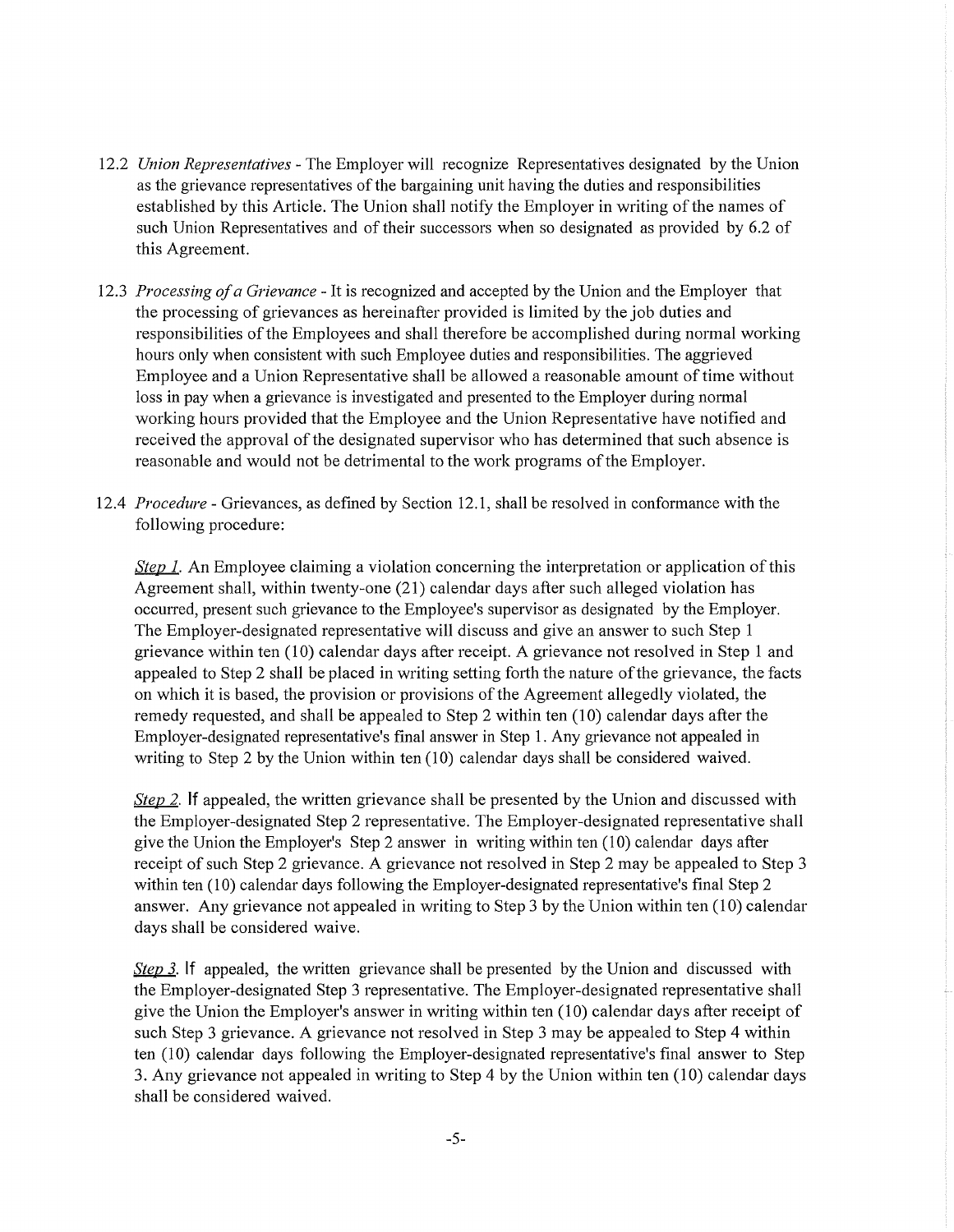*Step 3ct.* If the grievance is not resolved at Step 3 of the grievance procedure, the paiiies, by mutual Agreement, may submit the matter to mediation with the Bureau of Mediation Services. Submitting the grievance to mediation preserves timeliness for Step 4 of the grievance procedure. Any grievance not appealed in writing to Step 4 by the Union within ten (10) calendar days of mediation shall be considered waived.

*Step 4.* A grievance unresolved in Step 3 or Step 3a and appealed to Step 4 by the Union shall be submitted to arbitration subject to the provisions of the Public Employment Labor Relations Act of 1971 as amended. The selection of an arbitrator shall be made in accordance with the "Rules Governing the Arbitration of Grievances" as established by the Bureau of Mediation Services.

#### 12.5 Arbitrator's Authority

- a. The arbitrator shall have no right to amend, modify, nullify, ignore, add to, or subtract from the terms and conditions of this Agreement. The arbitrator shall consider and decide only the specific issue(s) submitted in writing by the Employer and the Union, and shall have no authority to make a decision on any other issue not so submitted.
- b. The arbitrator shall be without power to make decisions contrary to, or inconsistent with, or modifying or varying in any way the application of laws, rules, or regulations having the force and effect of law. The arbitrator's decision shall be submitted in writing within thirty (30) days following close of the hearing or the submission of briefs by the parties, whichever be later, unless the parties agree to an extension. The decision shall be binding on both the Employer and the Union and shall be based solely on the arbitrator's interpretation or application of the express terms of this Agreement and to the facts of the grievance presented.
- c. The fees and expenses for the arbitrator's services and proceedings shall be borne equally by the Employer and the Union provided that each party shall be responsible for compensating its own representatives and witnesses. If either party desires a verbatim record of the proceedings, it may cause such a record to be made, providing it pays for the record. **If** both parties desire a verbatim record of the proceedings, the cost shall be shared equally.

#### 12.6 Waiver

If a grievance is not presented within the time limits set forth above, it shall be considered "waived." **If** a grievance is not appealed to the next step within the specified time limit or any agreed extension thereof, it shall be considered settled on the basis of the Employer's last answer. **If** the Employer does not answer a grievance or an appeal thereof within the specified time limits, the Union may elect to treat the grievance as denied at that step and immediately appeal the grievance to the next step. The time limit in each step may be extended by mutual written Agreement of the Employer and the Union in each step.

#### **ARTICLE 13 - Overtime (Sergeant Classification)**

13.1 Employees will be compensated at one and one-half  $(1\frac{1}{2})$  times the employee's regular base pay rate for hours worked in excess of the employee's regularly scheduled shift. Changes of shift do not qualify an employee for ove **1** iime under this Article.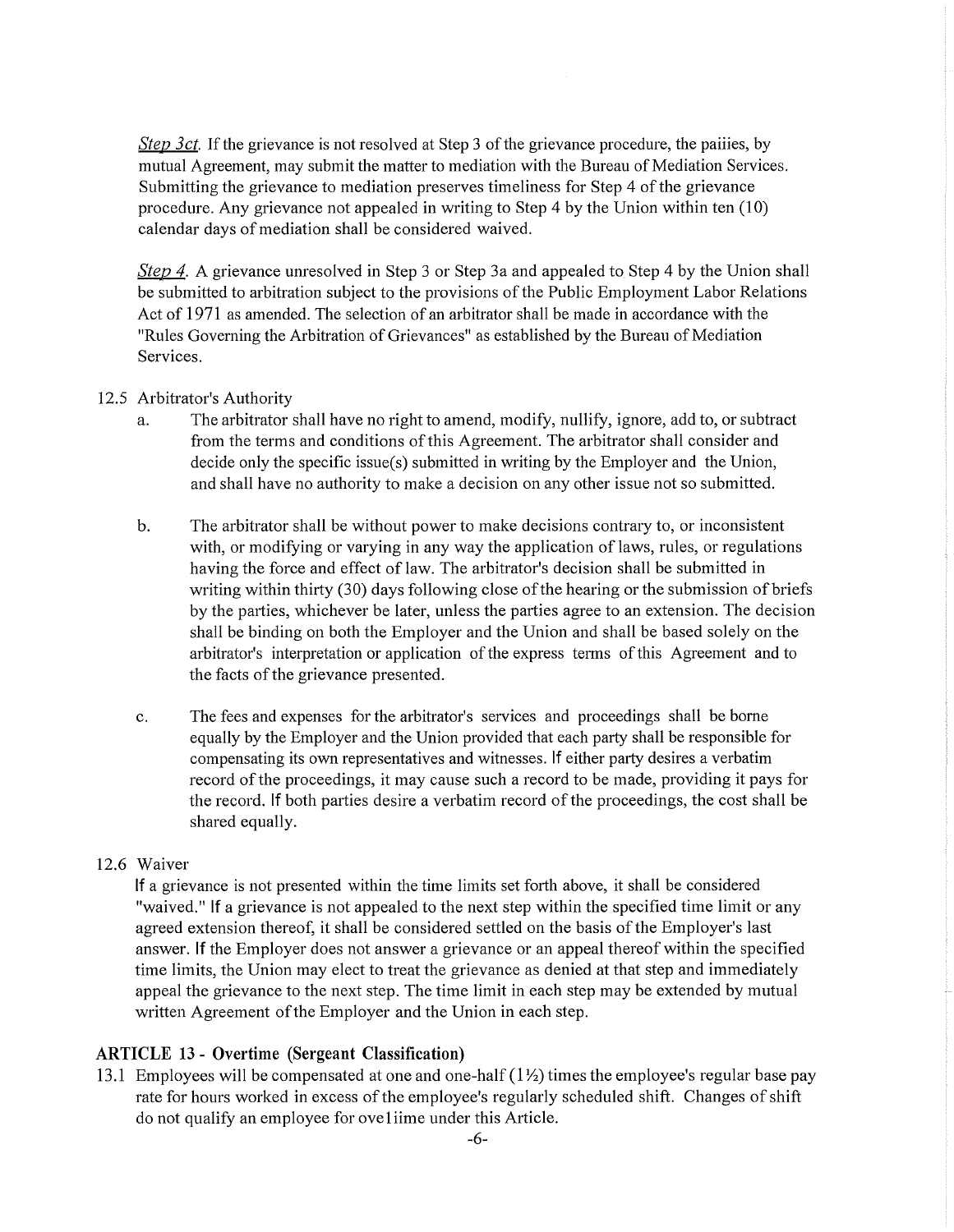- 13.2 Overtime will be distributed as equally as practicable.
- 13.3 Overtime refused by employees will for record purposes under Article 13.2 be considered as unpaid overtime worked.
- 13.4 For the purpose of computing overtime compensation, overtime hours worked shall not be pyramided, compounded, or paid twice for the same hours worked.
- 13.5 Overtime will be calculated to the nearest six (6) minutes.
- 13.6 Employees have the obligation to work overtime or call backs if requested by the Employer unless unusual circumstances prevent the employee from so working.
- 13.7 When employees have less than twelve (12) hours of duty-free time between assigned shifts, they will be compensated at a rate of one and one-half  $(1\frac{1}{2})$  times the employee's regular base pay rate for the next shift. For purposes of this Article, shift extensions, elected overtime, voluntary changes of shifts, City-contracted work, training, and court time are considered as duty-free time. The twelve (12) hour requirement may be waived by mutual Agreement between the Employee and the Police Administration.
- 13.8 As an option to monetary compensation for overtime, an employee may annually elect compensatory time off at a rate of one and one-half  $(1 \frac{1}{2})$  time. An employee's compensatory time bank shall not exceed sixty (60) hours at any time during a calendar year. Employees with fewer than thirty (30) hours of compensatory time will be paid out to the employee on or about the first paycheck in December. Employees with thirty (30) or more hours up to the sixty (60) hour limit will have pay placed in the employee's HCSP account on or about the first pay check in December. No compensatory time will be accumulated or used during the month of December. Special overtime duty assignments made available to all employees by the Chief of Police at the employee's rate of compensation will not be eligible for compensatory time. Compensatory time off shall be granted only at the convenience of the Employer with prior approval of the Employer-designated supervisor.
- 13.9 Employees given less than sixteen (16) hour notice of a scheduled duty change other than their regularly scheduled work period shall be compensated at one and one-half  $(1/2)$  times the employee's regular pay rate for hours worked outside of the scheduled work period.
- 13.10 Police Commanders are only eligible for overtime pay for privately funded and grant funded projects (Safe and Sober, etc.) and are otherwise ineligible for overtime.

# **ARTICLE 14 - Court Time**

- 14.1 Court Appearances:
	- 14.1.1 An employee who is required to appear in court during their scheduled off-duty time shall receive a minimum of three (3) hours pay at one and one-half (1  $\frac{1}{2}$ ) times the employee's base pay rate. An extension or early report to a regularly scheduled shift for couti appearance does not qualify the employee for the three (3) hour minimum. Employees shall not be required to work office or street duty to qualify for the comi time minimum.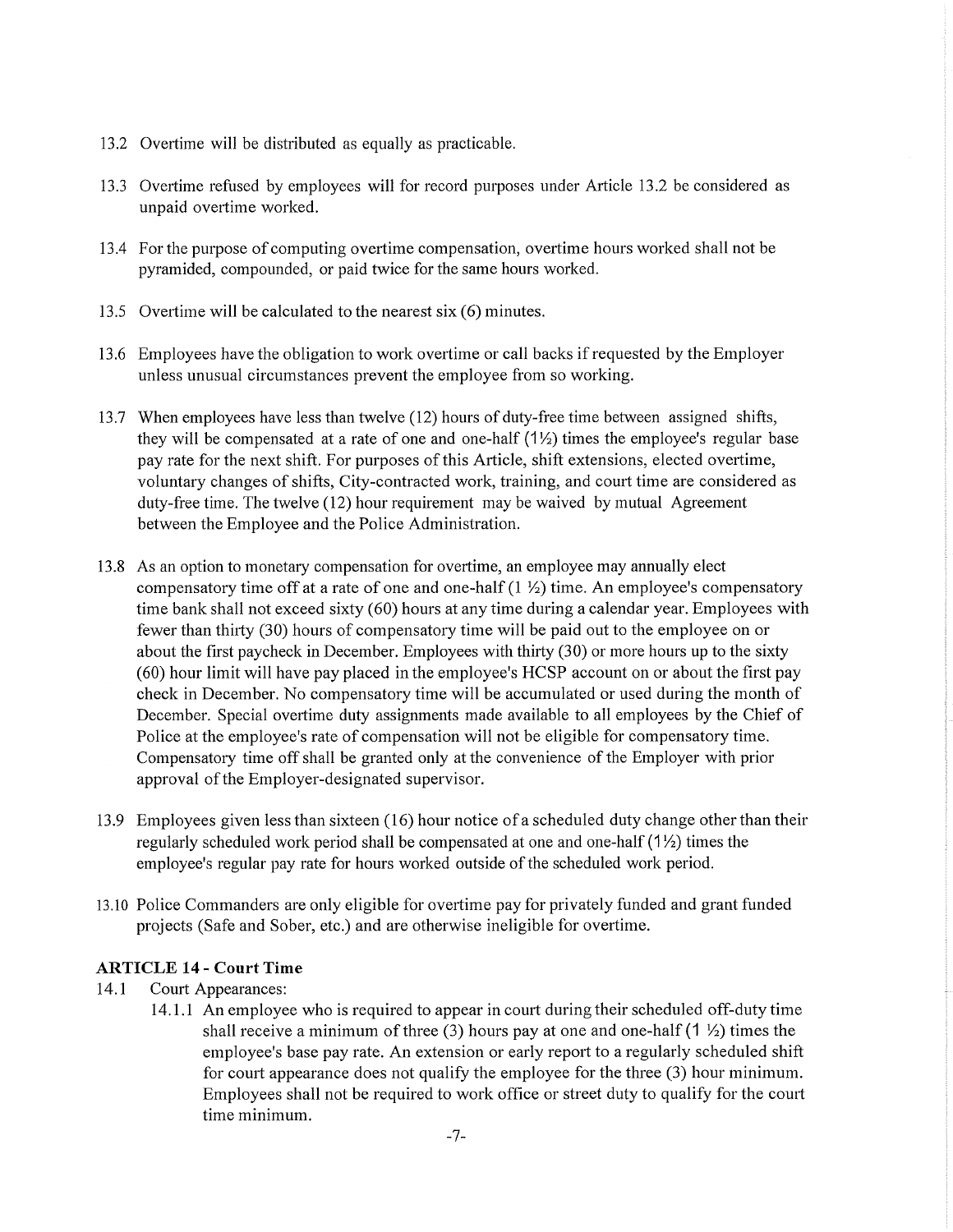14.1.2 An employee who is required to appear in court during their scheduled off-duty time shall be given 12 hours prior notification of cancellation of the court appearance. **If**  the notification if not given 12 hours prior to the scheduled court time, the employee will receive the three (3) hour court time minimum.

### 14.2 Standby Pay:

- 14.2.1 Any employee placed on standby on scheduled days on will be paid three (3) hours at one time the employee's base pay. IE: **If** an officer is scheduled to work night shift on Monday and Tuesday night and is placed on standby on Monday or Tuesday, then standby pay would be at straight time.
- 14.2.2 An employee who is placed on standby for court during their scheduled off-duty time shall be given 12 hours prior notification of cancellation of the court appearance. If the notification is not given 12 hours prior to the scheduled coult time, the employee will receive the three (3) hour minimum as provided in Section 14.2.1 or 14.2.2.
- 14.2.3 Any employee who is placed on stand-by for court should retain a copy of the notice placing them on stand-by, or obtain the name of the person placing them on stand-by.

#### **ARTICLE 15 - Call Back Time**

An employee who is called to duty during their scheduled off-duty time shall receive a minimum of two (2) hours pay at one and one-half  $(1/2)$  times the employee's base pay rate. An extension or early report to a regularly scheduled shift for duty does not qualify the employee for the two (2) hours minimum.

#### **ARTICLE 16 - Working Out of Classification**

Employees assigned by the Employer to assume the full responsibilities and authority of a higher job classification shall receive the salary schedule of the higher classification for the duration of the assignment.

#### **ARTICLE 17 - Standby Pay**

Employees required by the Employer to standby shall be paid for such standby time at the rate of one hour's pay for each hour on standby.

#### **ARTICLE 18 - Leaves of Absence**

- 18.1 In cases of demonstrated need and where sick leave has not been abused, the Employer shall grant to employees a leave of absence without pay for extended personal illness after the accumulative sick leave has expired. Such leaves of absence shall not exceed ninety (90) calendar days. Upon granting such unpaid leave of absence, the Employer will not permanently fill the employee's position and the employee's benefits and rights shall be retained.
- 18.2 An employee called to serve on a jury shall be reimbursed the difference between the amount paid for such service (exclusive of travel and expense pay) and compensation for regularly scheduled working hours lost because of jury service.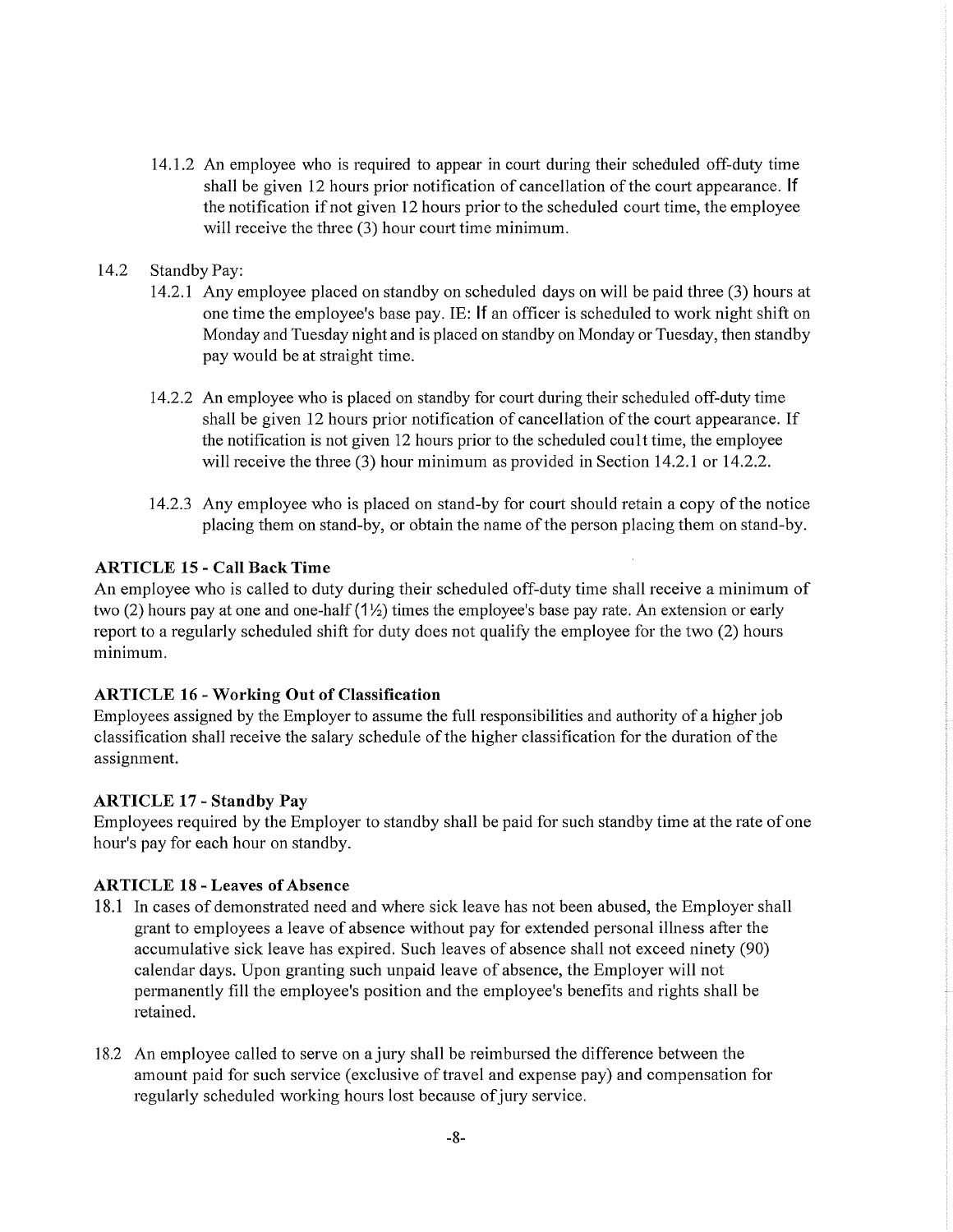- 18.3 Employees ordered by proper authority to National Guard or Reserve Military Service not exceeding fifteen (15) working days in any calendar year shall be entitled to leave of absence without loss of status. Such employees shall receive compensation from the Employer equal to the difference between his/her regular pay and the lesser military pay.
- 18.4 Employees called and ordered by proper authority to active military service in time of war or other properly declared emergency shall be entitled to leave of absence without pay during such service. Upon completion of such service, employees shall be entitled to the same or similar employment of like seniority, status, and pay as if such leave had not been taken, subject to the specific provisions of Chapter 192 of the Minnesota Statutes.
- 18.5 Members of the bargaining unit will receive such additional leaves as provided for under State or Federal law, as the same laws may be amended from time to time.
- 18.6 Additional leaves of absence may be granted in the City Manager's discretion upon the same terms and conditions as then applicable to non-Union employees pursuant to the City's Personnel policy applicable to non-Union employees at the time of application for a leave of absence.

#### **ARTICLE 19-Severance**

- 19.1 An employee shall give the Employer two (2) weeks notice in writing before terminating his employment.
- 19.2 Severance pay in the amount of one-third (1/3) the accumulated sick leave employees have to their credit at the time of resignation or retirement, times their respective regular pay rate, shall be paid to employees who have been employed for at least five (5) consecutive years. If discharged for just cause, severance pay shall not be allowed.
- 19.3 Employees electing to participate in a Health Care Savings Plan will receive 40% of sick leave severance paid into the Health Care Savings Plan. Employees not eligible to participate in the Health Care Savings Plan will receive one-third of sick leave severance.

#### **ARTICLE 20 - Injury on Duty**

Employees injured during the performance of their duties for the Employer and thereby rendered unable to work for the Employer will be paid the difference between the employee's regular pay and Workers' Compensation insurance payments for a period not to exceed 720 hours per injury, not charged to the employee's vacation, sick leave, or other accumulated paid benefits, after a three (3) working day initial waiting period per injury. The three (3) working day waiting period shall be charged to the employee's sick leave account less Workers' Compensation insurance payments.

#### **ARTICLE 21- False Arrest Insurance**

The City of Brooklyn Center shall maintain liability insurance that includes a provision for unlawfully detaining an individual when an employee is acting within the scope of their duties on behalf of the City of Brooklyn Center.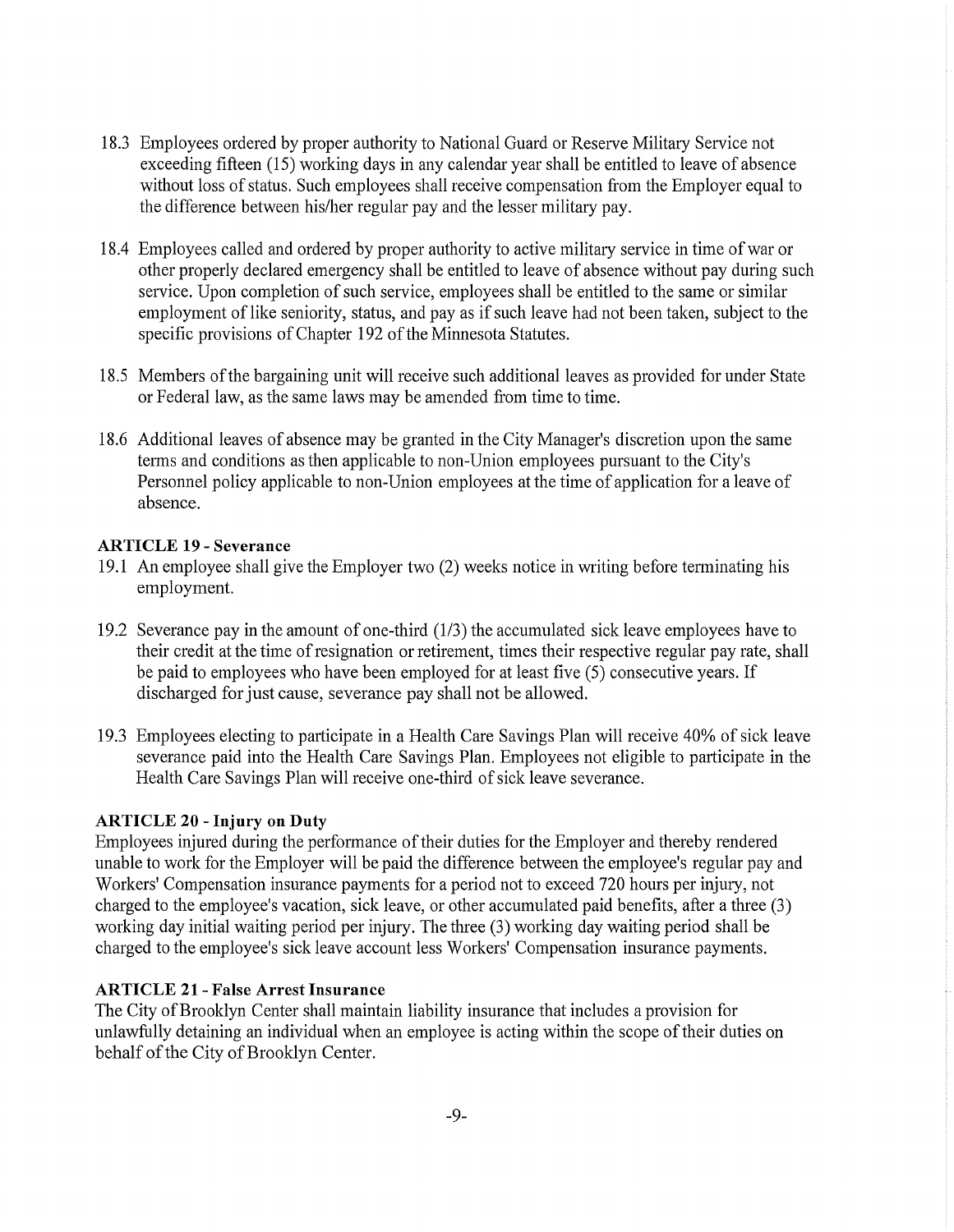## **ARTICLE 22 -Training**

- 22.1 The Employer shall reimburse each employee who is required to maintain a license as a law enforcement officer under Minnesota Statutes, Section 626.84, et seq., for actual expenses of tuition, meals, travel, and lodging incurred in meeting the continuing education requirements of the Minnesota Police Officers Standards and Training Board, not to exceed 48 hours of such training every three (3) years. The Employer need not make such reimbursement for attendance at a course located less than sixty (60) miles from the City of Brooklyn Center and such reimbursement shall not exceed similar allowances for state employees. If the Employer provides in-service training to its employees which meets the continuing education requirements of the Minnesota Police Officers Standards and Training Board, and if the Employer provides its employees with an opportunity to attend such in-service training courses, to the extent that such opportunity is provided to each employee, the obligation of the Employer to reimburse such employee for expenses incurred in attending continuing education courses shall be reduced.
- 22.2 The Employer shall pay each employee their regular salary while attending continuing education courses whether or not such courses attended are in-service training courses or courses given by instructors other than the Employer. The obligation of the Employer to pay such salaries shall not exceed a total of forty-eight (48) hours every three (3) years.

### **ARTICLE 23 - Post License Fees**

The Employer shall pay up to \$90 for the cost of POST license fees for all employees requiring such license during each licensing period.

#### **ARTICLE 24 - Uniforms**

The Employer shall provide required uniform and equipment items. In addition, the Employer shall pay to the uniformed officers a maintenance allowance of \$155 per year. Plainclothes officer(s) shall be paid a clothing allowance of \$590 per year.

#### **ARTICLE 25 - Holiday Leave**

- 25 .1 Employees shall receive eight (8) hours of holiday leave per month. Ninety-six (96) hours of holiday leave shall be advanced to employees on January  $1<sup>st</sup>$  of each calendar year beginning on January 8, 2002. In the event an employee is not employed for the entire calendar year, the employee's holiday leave shall be reduced by eight (8) hours for each full month that the employee will not have worked in that calendar year.
- 25.2 Employees may use holiday leave with the approval of the Employer.
- 25.3 An employee who works on Martin Luther King, Jr. Day, Memorial Day, Independence Day, or Labor Day shall receive time and one-half  $(1\frac{1}{2})$  employee's regular pay rate for all hours actually worked during the named holiday.
- 25.4 An employee who works on New Year's Day, Thanksgiving Day, or Christmas Day shall receive two times the employee's regular pay rate for all hours actually worked during the named holiday.
- 25.5 Except as provided in 25.3, overtime pay shall not be authorized for employees for hours worked on holidays when such work is part of the planned schedule.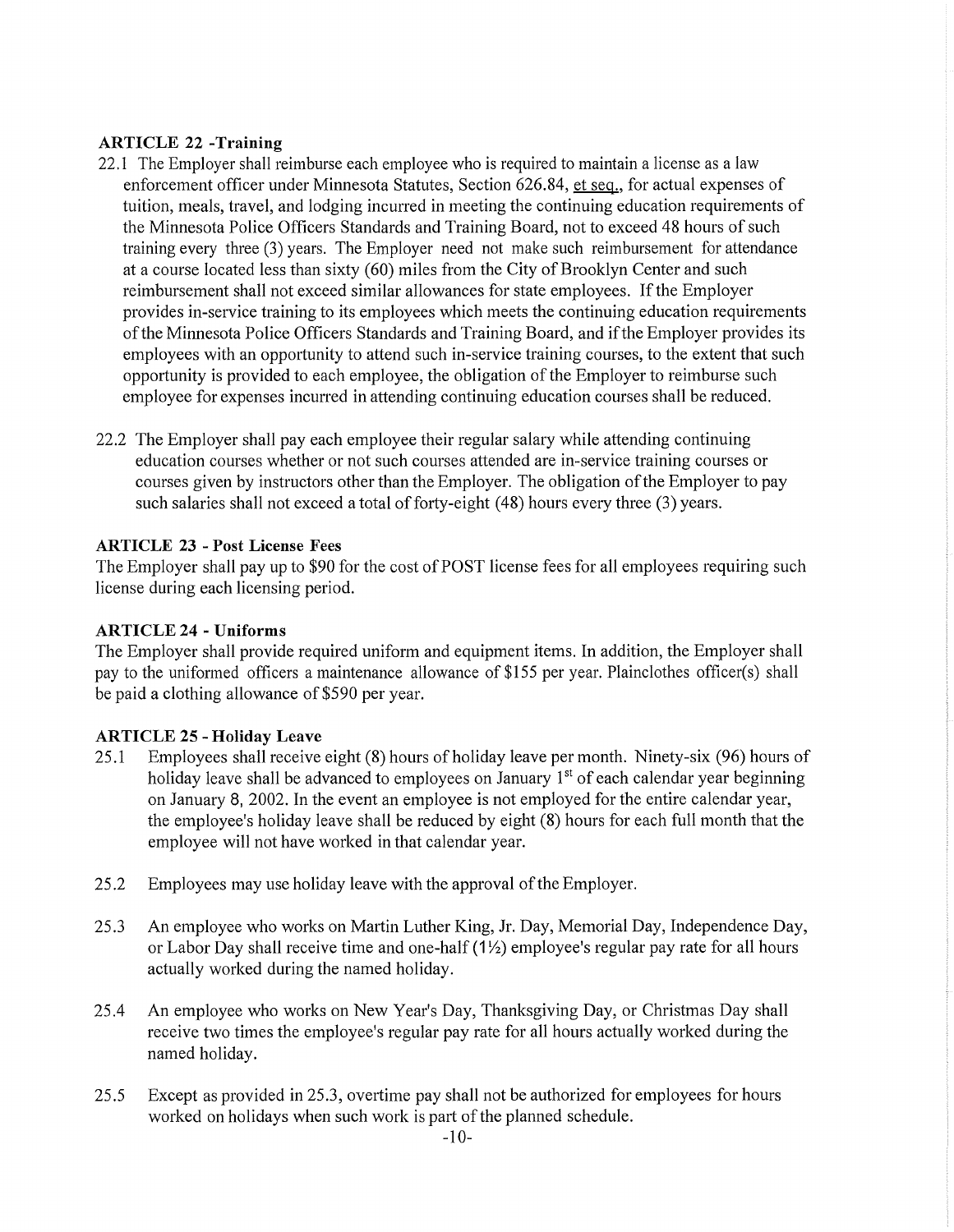- 25.6 An employee may request a holiday off, which he/she is required to work, prior to fourteen calendar days before the holiday. The Employer shall post the open holiday shift to be filled by another employee at the holiday rate of pay. The employee making the request for the holiday off is responsible for working the holiday if the posting is not filled five (5) days prior to the holiday.
- 25.7 Employees beginning employment after January  $1<sup>st</sup>$  of a calendar year shall receive eight (8) hours of holiday leave per month beginning on the first month in which they are working as of the first day of that month. Such employees shall receive an advance of holiday leave hours equal to eight (8) hours multiplied by the number of whole months they will work through December of the year in which they were first employed.
- 25.8 Any holiday leave not used on or before December  $31<sup>st</sup>$  of each year will be deemed forfeited and shall not carry over into the next calendar year.

#### **ARTICLE 26- Vacation Leave**

26.1 Permanent full-time employees shall earn vacation leave with pay as per the following schedule:

0 through 10 years of service - one hundred twenty (128) hours per year (accrued at 4.92 hours per pay period)

Eight (8) additional hours per year of service to a maximum of one hundred sixty (168) hours after fifteen (15) years of service

11 years  $-5.23$  hours per pay period 12 years - 5.54 hours per pay period 13 years - 5.85 hours per pay period 14 years - 6.15 hours per pay period 15 years - 6.46 hours per pay period

- 26.2 Employees using earned vacation leave or sick leave shall be considered working for the purpose of accumulating additional vacation leave.
- 26.3 Vacation may be used as earned, except that the Employer shall approve the time at which the vacation leave may be taken. Employees shall not be permitted to waive vacation leave and receive double pay.
- 26.4 Employees may accrue a maximum of two hundred thirty (230) hours of vacation leave. Employees may not carry forward more than two hundred thirty (230) hours of vacation leave from year to year.
- 26.5 Employees leaving the service of the Employer in good standing, after having given the Employer fourteen (14) day notice of termination of employment, shall be compensated for vacation leave accrued and unused.
- 26.6 An additional 40 hours of vacation leave time will be provided to be used in 2022. This amount will be allowed to be carried over into 2023.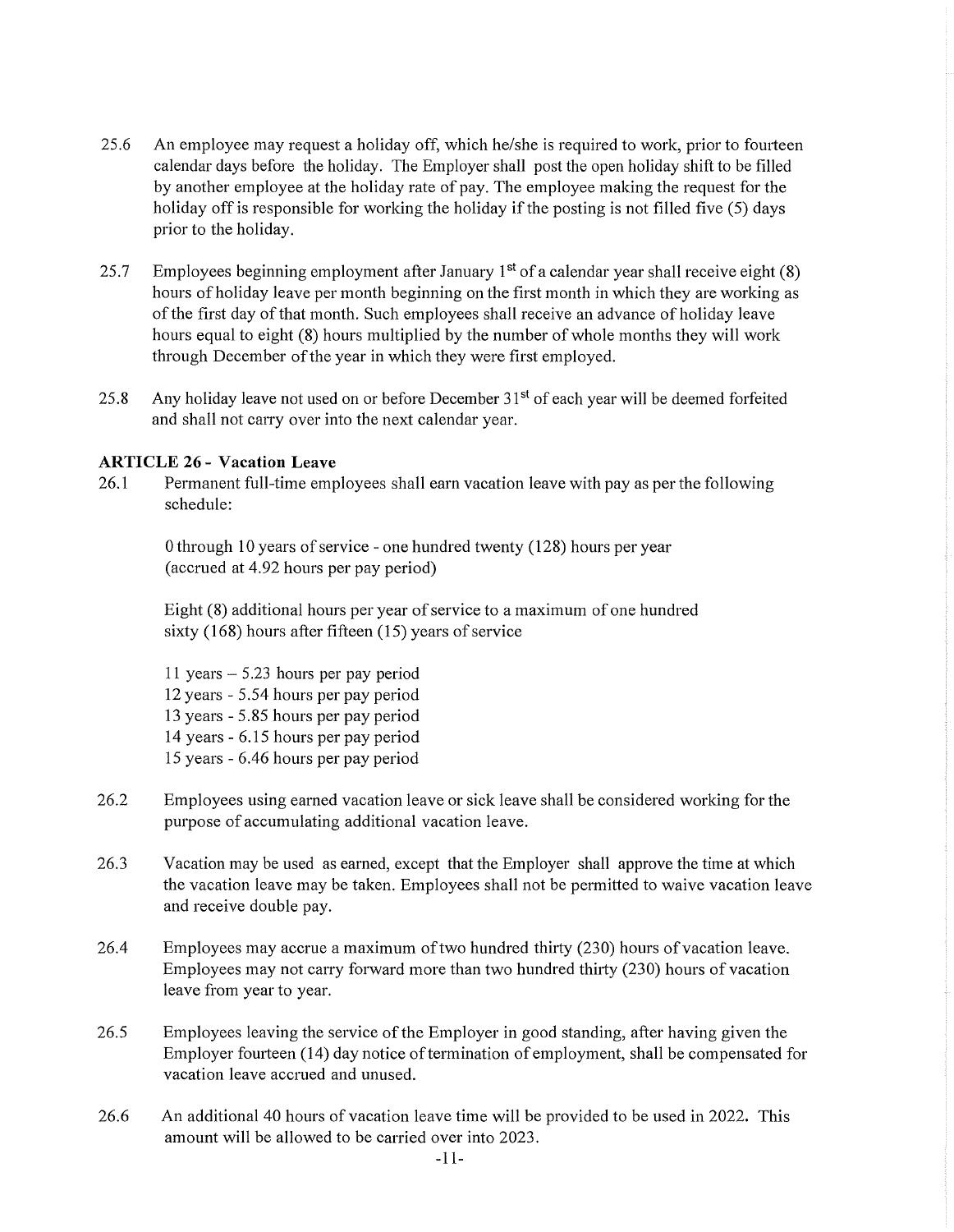# **ARTICLE** 27 - **Sick Leave**

- 27.1 Sick leave with pay shall be granted to probationary and permanent employees at the rate of eight (8) hours per month or 96 hours per year (computed at 3.69 hours per pay period) of full-time service or major fraction thereof, except that sick leave granted probationary employees shall not be available for use during the first  $\sin(6)$  months of service.
- 27.2 Sick leave shall be used normally for absence from duty because of personal illness or legal quarantine of the employee, or because of serious illness in the immediate family. Immediate family shall mean brother, sister, parents, parents-in-law, spouse, or children of the employee; Sick leave may be used for the purpose of attending the funeral of immediate family members plus brothers-in-law, sisters-in-law, grandparents, grandparents-in-law, and grandchildren of the employee.
- 27.3 Sick leave shall accrue at the rate of eight (8) hours per month or ninety-six (96) hours per year until nine hundred sixty (960) hours have been accumulated (shall be computed at 3.69 hours per pay period). Effective January **1,** 1994, after nine hundred sixty (960) hours have been accumulated, sick leave shall accrue at the rate of four (4) hours per month or fortyeight (48) hours per year (computed at 1.85 hours per pay period), and simultaneously vacation leave, in addition to regular vacation leave accrual, shall accrue at the rate of two (2) hours per month or twenty-four (24) hours per year (computed at .925 hours per pay period). Employees using earned vacation or sick leave shall be considered to be working for the purpose of accumulating additional sick leave. Workers' Compensation benefits shall be credited against the compensation due employees utilizing sick leave.
- 27.4 In order to be eligible for sick leave with pay, an employee must:
	- a. notify the Employer prior to the time set for the beginning of their normal scheduled shift;
	- b. keep the Employer informed of their condition if the absence is of more than three (3) days duration;
	- c. submit medical certificates for absences exceeding three (3) days, if required by the Employer.
- 27.5 Employees abusing sick leave shall be subject to disciplinary action.
- 27.6 An employee who accumulated 960 hours of sick leave and who uses not more than the equivalent of two regularly scheduled shift's worth of sick leave hours in a calendar year shall receive a wellness incentive equal to one of the employee's regularly scheduled shifts' compensation at the employee's regular rate of compensation.
- 27.7 Employees who are eligible, may purchase certain authorized items, to benefit healthy living, and be reimbursed from their sick bank, up to 15 hours, some examples are gym memberships, exercise equipment etc.

# **ARTICLE 28 - Insurance**

# 28.1 **2022 Full-time Employees**

Effective 1/1/2022 and for the duration of this agreement, the City will will offer the best of any agreement that we have for any other employee group.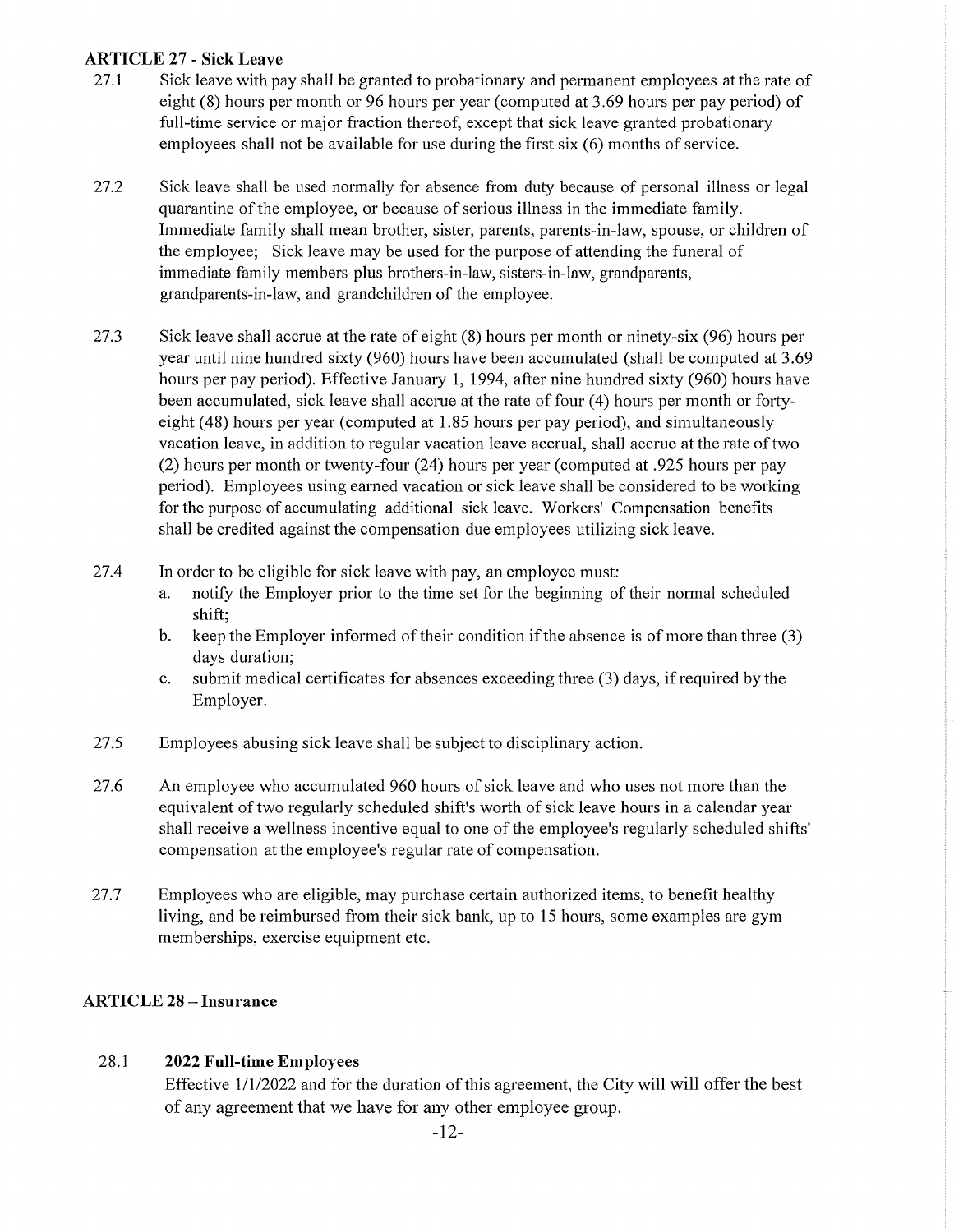28.2 Life Insurance and Balance of Cafeteria Funds: The City of Brooklyn Center will provide payment for premium of basic life insurance in the amount of \$10,000. The employee may use the remainder of the contribution (limits as stated above) for use as provided in the Employer's Cafeteria Benefit Plan. The Employer will make a good faith effort to provide the following options for employee selection: group dental, supplemental life, long-term disability, deferred compensation or cash benefits. The Employer will be excused from the requirement of offering a particular option where such becomes unfeasible because of conditions imposed by an insurance carrier or because of other circumstances beyond the City's control.

# **ARTICLE 29 - Wage Rates**

| Date 1/1/2022 (3% plus \$511 monthly<br>market adjustment) | <b>Sergeant Rate</b> |  |
|------------------------------------------------------------|----------------------|--|
| <b>Start</b>                                               | \$51.42/hour         |  |
| Step 1                                                     | \$55.50/hour         |  |
| After 36 months                                            | \$56.81/hour         |  |

| Date $1/1/2023$ (3% increase and no<br>market adjustments) | <b>Sergeant Rate</b> |
|------------------------------------------------------------|----------------------|
| <b>Start</b>                                               | \$52.96/hour         |
| Step 1                                                     | \$57.17/hour         |
| After 36 months                                            | \$58.51/hour         |

| Date $1/1/2024$ (3% increase and no<br>market adjustments) | <b>Sergeant Rate</b> |
|------------------------------------------------------------|----------------------|
| <b>Start</b>                                               | \$54.55/hour         |
| Step 1                                                     | \$58.89/hour         |
| After 36 months                                            | \$60.27/hour         |

# **Commander**

| Date:                                  | <b>Commander Rate</b>      |
|----------------------------------------|----------------------------|
| $1/1/22 - 3\%$ plus \$585/month market | $$10,831 - $11,277/m$ onth |
| $1/1/23 - 3\%$ increase                | $$11,156 - $11,615/m$ onth |
| $1/1/24 - 3\%$ increase                | $$11,491 - $11,963/m$ onth |

New hires in the Commander classification will be paid at minimum starting wage, be on probation for one year and after successful completion of probation will receive a pay increase to the maximum pay.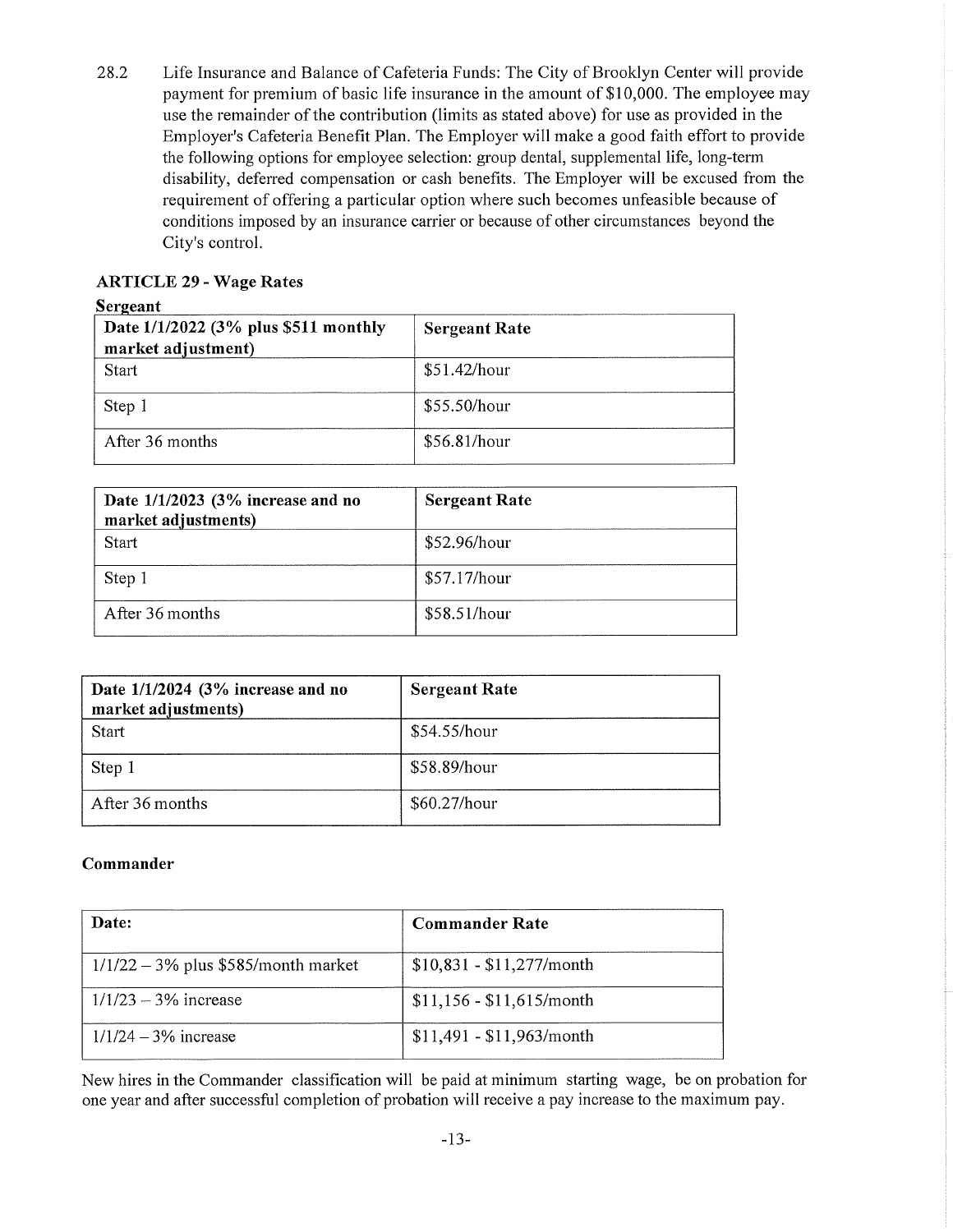# **ARTICLE 30 - Benefits for Retirees**

Retirees at the time of retirement shall receive the same options and level of City contribution for insurance coverage upon retirement as are provided by the City's Personnel Policy covering non-Union employees as such options and contributions may be changed by the City from time to time.

# **ARTICLE 31 - Mileage and Expense Reimbursement**

Employees shall receive the same mileage and expense reimbursement rates upon the same terms and conditions as generally provided in the City's Personnel Policy covering non-Union employees as such policy may be changed by the City from time to time.

# **ARTICLE 32 - Light Duty**

Members of the bargaining unit will be eligible for temporary light duty assignment upon approval of the City Manager upon such terms and conditions as would apply to non-Union employees of the City as set forth in the City's personnel policy, as the same may be amended from time to time by the City.

# **ARTICLE 33 - Tuition Refund**

Bargaining unit members who have passed their initial probation period may be eligible for reimbursement of tuition and required course fees for courses taken for credit through accredited educational institutions.

Tuition reimbursement may be approved for courses with the following criteria:

- 1. a college level course available for credit; and
- 2. course is taken on personal time; and
- 3. course is "work related"; and
- 4. grade of "C" or better or "satisfactory" is received upon completion; and
- 5. the training request receives pre-approval and final approval by the Police Chief.

Bargaining unit members are eligible for a 75 % reimbursement of books, tuition and required fees upon completion. Bargaining unit members interested in participating in this program must first submit course work to the Police Chief for pre-approval. Pre-approval forms may be obtained from the Police Chief. Employees must obtain pre-approval to ensure they obtain reimbursement through participation in this program. Maximum reimbursement is \$1,500 per employee per calendar year. The annual budget for the tuition refund program shall not exceed \$6,000.

# **ARTICLE 34- Retiree Health Savings Plan (RHSP)**

The Retiree Health Savings Plan (RHSP) is established to help defray the cost of medical expenses and health insurance premiums for employees, spouses and dependents after the employee leaves employment with the City of Brooklyn Center.

# **1. Participation Eligibility**

Regular full-time benefit earning employees may have contributions made on their behalf into the RHSP.

*Participants must be 21 years of age or older. Unless noted otherwise in this policy, the minimum period of service required to participate in the plan is 60 days.* 

Every eligible employee in an employee group is required to participate in the RHSP for their group as outlined in this applicable labor agreement.

# **2. RHSP Contributions**

When appropriate, each employee will have an account established in his or her name. Unless specifically noted otherwise, contributions (and earnings) to an employee's RHSP account are not taxable income.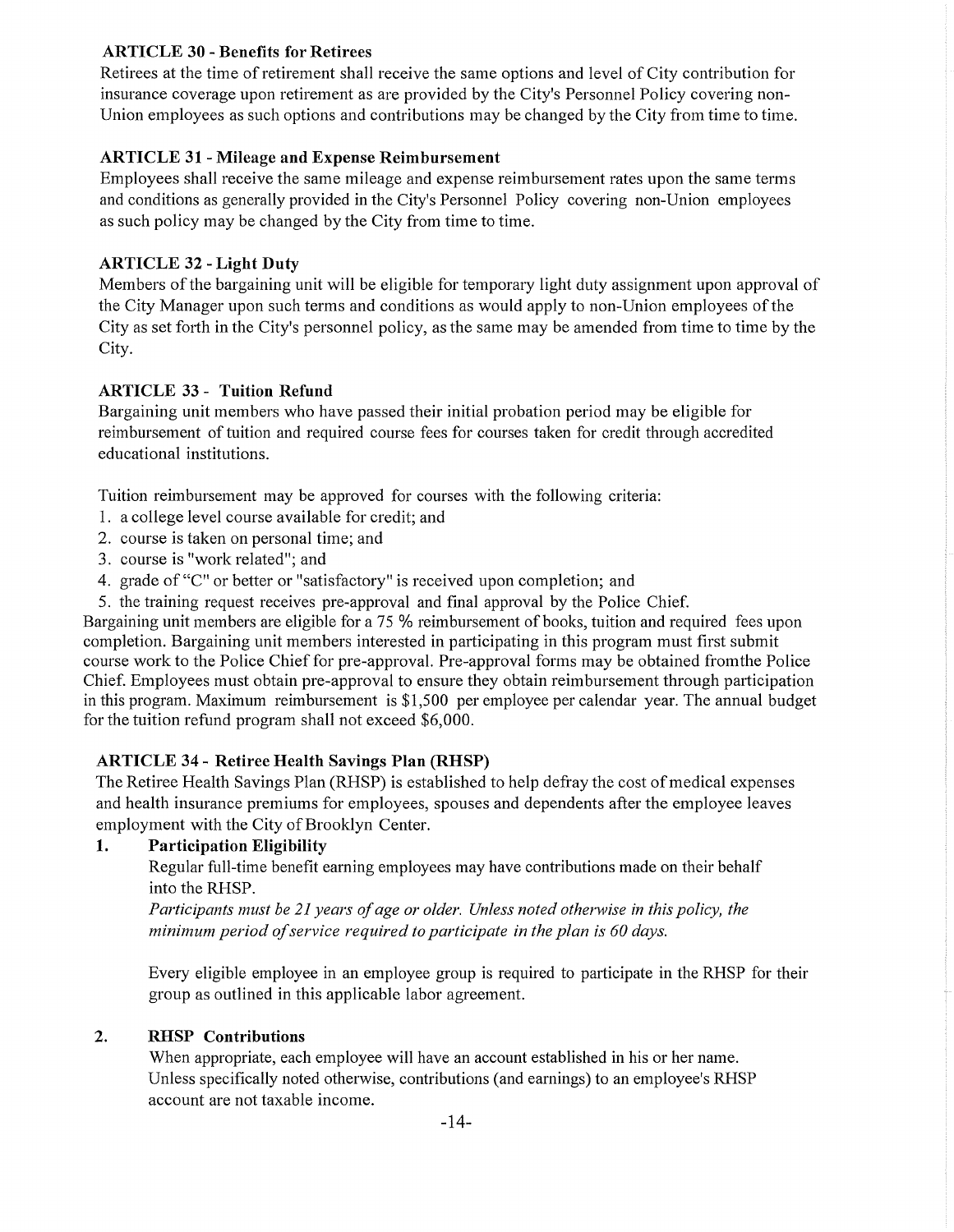# **3. Accessing Funds**

- a. Employees may access the funds in their RHSP account when they are eligible to retire under the Public Employees Retirement Association's (PERA) rules.
- b. Unless prohibited by the IRS, employees leaving employment with the City prior to being eligible for retirement through PERA, for the reasons noted below, may make withdrawals on a tax-free basis for eligible health-related expenses.
	- **•** Upon termination of employment.
	- $\blacksquare$  If employee is collecting a disability.
	- **•** If employee is on a medical leave (six months or longer)
	- If employee is on a leave of absence (one year or longer);

If the employee returns to work and is earning medical benefits, he/she is no longer eligible to make withdrawals from their RHSP account.

The **IRS** does not allow these funds to be rolled into any other type of plan, including an IRA.

c. Access following death. The surviving spouse and eligible dependents continue to access the account for eligible expense reimbursements until the RHSP account is exhausted. Such reimbursements are not taxable. Unless prohibited by the IRS, reimbursements may also be made to a beneficiary other than a surviving spouse or eligible dependent. However, such reimbursements would be taxable to the recipient.

# **4. Eligible Expenses Reimbursed by Plan**

Funds in a RHSP account may be used to reimburse:

- 1. Insurance premiums (health insurance premiums, Medicare supplemental insurance premiums, Medicare Part B insurance premiums, COBRA and Chapter 488 insurance premiums, long term care insurance premiums (not long-term care expenses), and dental insurance premiums.
- 2. Most qualifying medical expenses as defined in Internal Revenue Code Section 213 (i.e. medical costs that would otherwise be deductible to the employee on his or her individual income tax return).

A third-patty claims administrator hired by ICMA-RC will handle claims administration.

# **5. No Opt-out**

Employees and retirees in groups covered by the RHSP program are not permitted to opt-out of the program. Participation is mandatory.

# **6. Program Administration**

Along with the Human Resources Division, the ICMA Retirement Corporation will administer the RHSP program. The employee controls how the money is invested similar to his or her Section 457 deferred compensation program. The employee receives an account statement each quarter from ICMA for his or her RHSP account.

#### 7. **Administrative Fees**

Please contact ICMA for current administrative and mutual fund fees.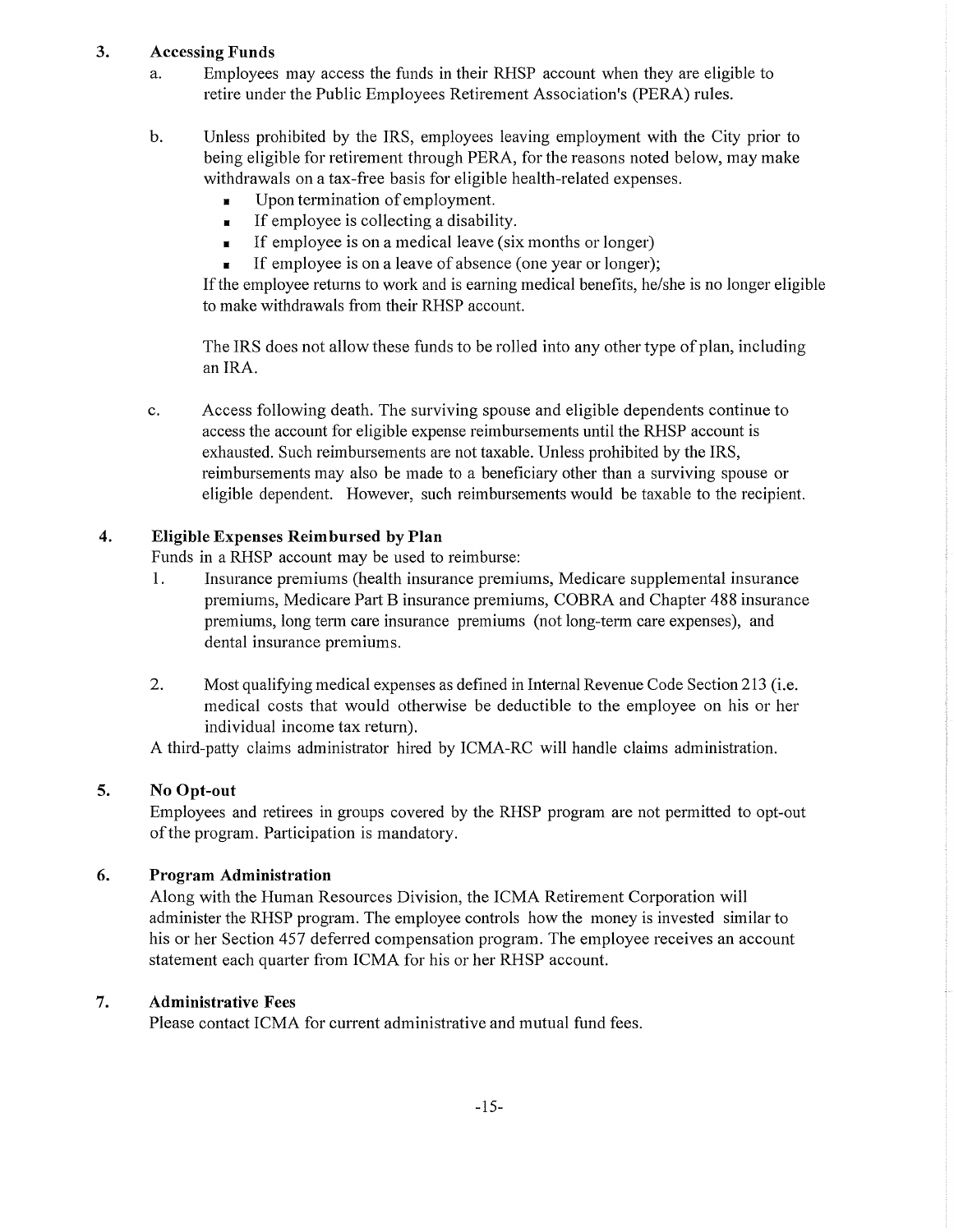# **8. Plan Modifications**

The details of official ICMA-RC's administration of the RHSP as well as other features of the plans are set faith in the RHSP materials provided by ICMA-RC. These details and IRS regulations regarding the RHSP may be revised, necessitating the revision to this policy or other agreements between employee groups and the City.

The City reserves the right to modify its policy to comply with any other regulations regarding the plan and to add contribution requirements.

# **9. Contribution Formulas**

#### **1. Election for Pre-Tax Contributions from Compensation.**

Employees may elect to contribute up to 25% of their compensation. *This is a one-time, irrevocable election. Employees must make this decision during the open enrollment period.* 

### **2. Severance Pay.**

Employees who qualify to receive severance pay and vacation pay upon retiring or leaving the city in good standing, as defined by the current Labor Agreement, will designate from 0% to 100% (in 10% increments) to be placed in their individual RHSP accounts at the time of retirement or resignation.

*This is an irrevocable election. Employees must make this decision during the open enrollment period prior to the beginning of the year in which they will retire.* 

### **ARTICLE 35** - **Agreement Implementation**

Employer shall implement the terms of this Agreement in the form of a resolution. If the implementation of the terms of this Agreement require the adoption of a law, ordinance, or charter amendment, the Employer shall make every reasonable effort to propose and secure the enactment of such law, ordinance, resolution, or charter amendment.

#### **ARTICLE 36-Waiver**

- 35.1 Any and all prior Agreements, resolutions, practices, policies, rules, and regulations regarding terms and conditions of employment, to the extent inconsistent with the provisions of this Agreement, are hereby superseded.
- 35.2 The parties mutually acknowledge that during the negotiations which resulted in this Agreement, each had the unlimited right and opportunity to make demands and proposals with respect to any term or condition of employment not removed by law from bargaining. All Agreements and understandings arrived at by the parties are set forth in writing in this Agreement for the stipulated duration of this Agreement. The Employer and the Union each voluntarily and unqualifiedly waives the right to meet and negotiate regarding any and all tenns and conditions of employment referred to or covered in this Agreement or with respect to any term or condition of employment not specifically referred to or covered by this Agreement,